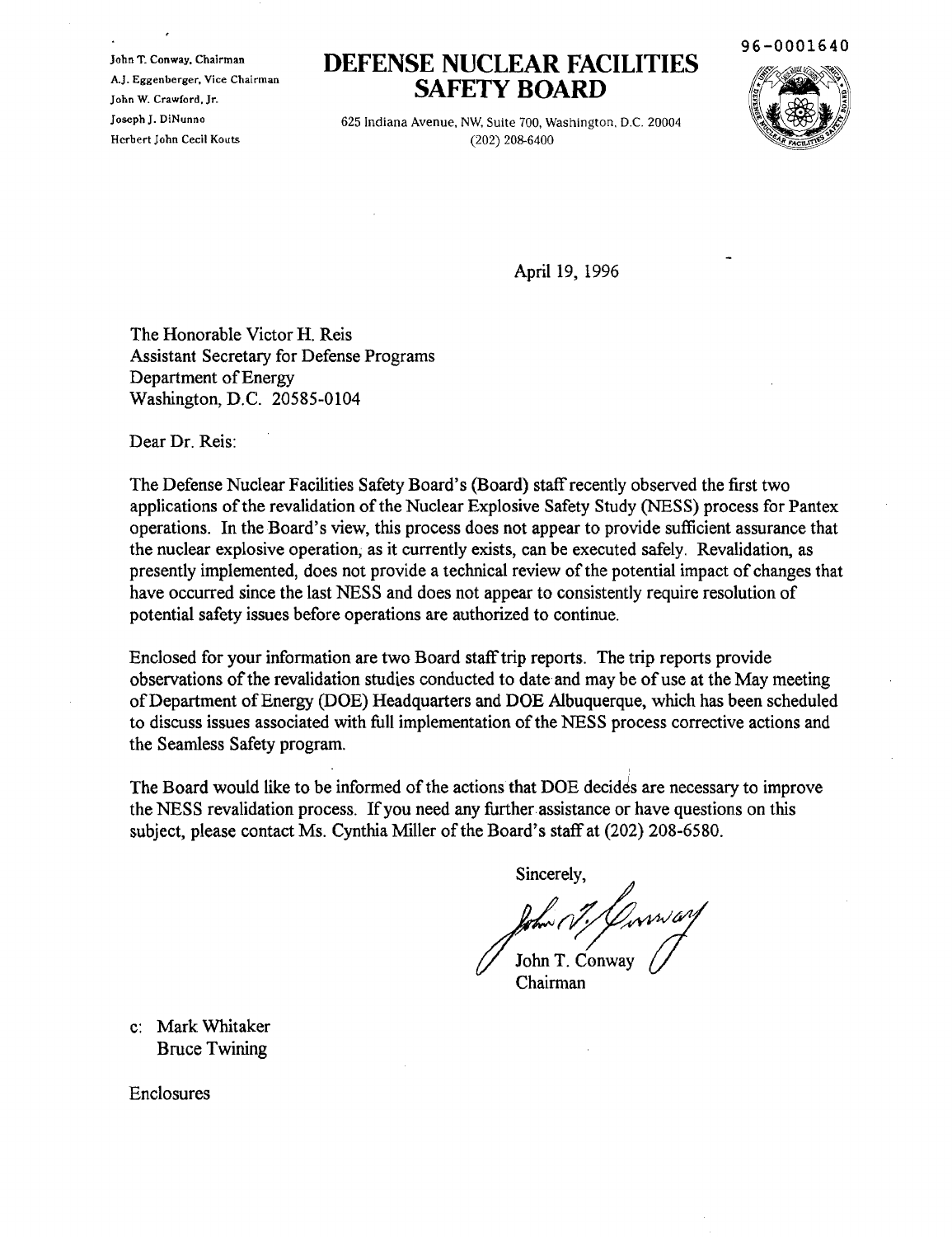## DEFENSE NUCLEAR FACILITIES SAFETY BOARD

 $\mathcal{L}$ 

March 5, 1996

| <b>MEMORANDUM FOR:</b> | G. W. Cunningham, Technical Director                                                                                                       |
|------------------------|--------------------------------------------------------------------------------------------------------------------------------------------|
| <b>COPIES:</b>         | <b>Board Members</b>                                                                                                                       |
| <b>FROM:</b>           | Cynthia A. Miller                                                                                                                          |
| <b>SUBJECT:</b>        | Report on the Revalidation for the Nuclear Explosive Safety<br>Studies of W76 Operations at the Department of Energy (DOE)<br>Pantex Plant |

- 1. Purpose: This report documents the review made by Defense Nuclear Facilities Safety Board (Board) staff members Cynthia Miller and William White of a "revalidation" (defined below) for the 1989 W76 Nuclear Explosive Safety (NES) Study. The revalidation was conducted at the Pantex Plant from January 30 to February 1, 1996.
- 2. Summary: According to the currently approved DOE Order 5610.11, *Safety of Nuclear Explosive Operations*, the Department of Energy can extend a NES Study (NESS) up to five years. DOE incorporated into the new draft Order 561O.11A a review process called "revalidation" as a way to add a limited scope safety review to extension of expired or soon to be expired NESSs. The W76 was the first use of the NESS revalidation concept. After observing the revalidation, which included the review of several changes to the W76 operation, it was unclear to the staff how the NESS group came to the determination that the changes were insignificant and that a new NESS was not required.
- 3. Background: Draft Order 5610.11A states that "a NESS Revalidation is conducted to determine whether a nuclear explosive operation has significantly changed from the approved NES Study," and it invokes the draft standard DOE-STD-*Y¥YY-95, Nuclear Explosive Safety Study Process.* The standard requires that the revalidation reach one of two conclusions: either the NES Study remains valid (by unanimous agreement of NES Study group members), or a new NES Study is required. Further guidance on conduct of the revalidation was provided in an August 1995 DP20 memorandum. The direction given in the memorandum is that NESS Revalidation members are required to review the changes in nuclear explosive characteristics, tooling, and Nuclear Explosive Operating Procedures since the last NESS; the status of NESS Recommendations; and the disassembly/reassembly process flow to "ensure that the original operation as studied by the NESS has not deviated as a result of subsequent approved changes to the extent that a new NESS is required. "

Revalidation was proposed as an improvement over the administrative extension of NES Studies that have no safety review. DOE Albuquerque's Seven Year NESS Plan proposes to use this revalidation process for nine of the ten weapons in the enduring stockpile surveillance program.